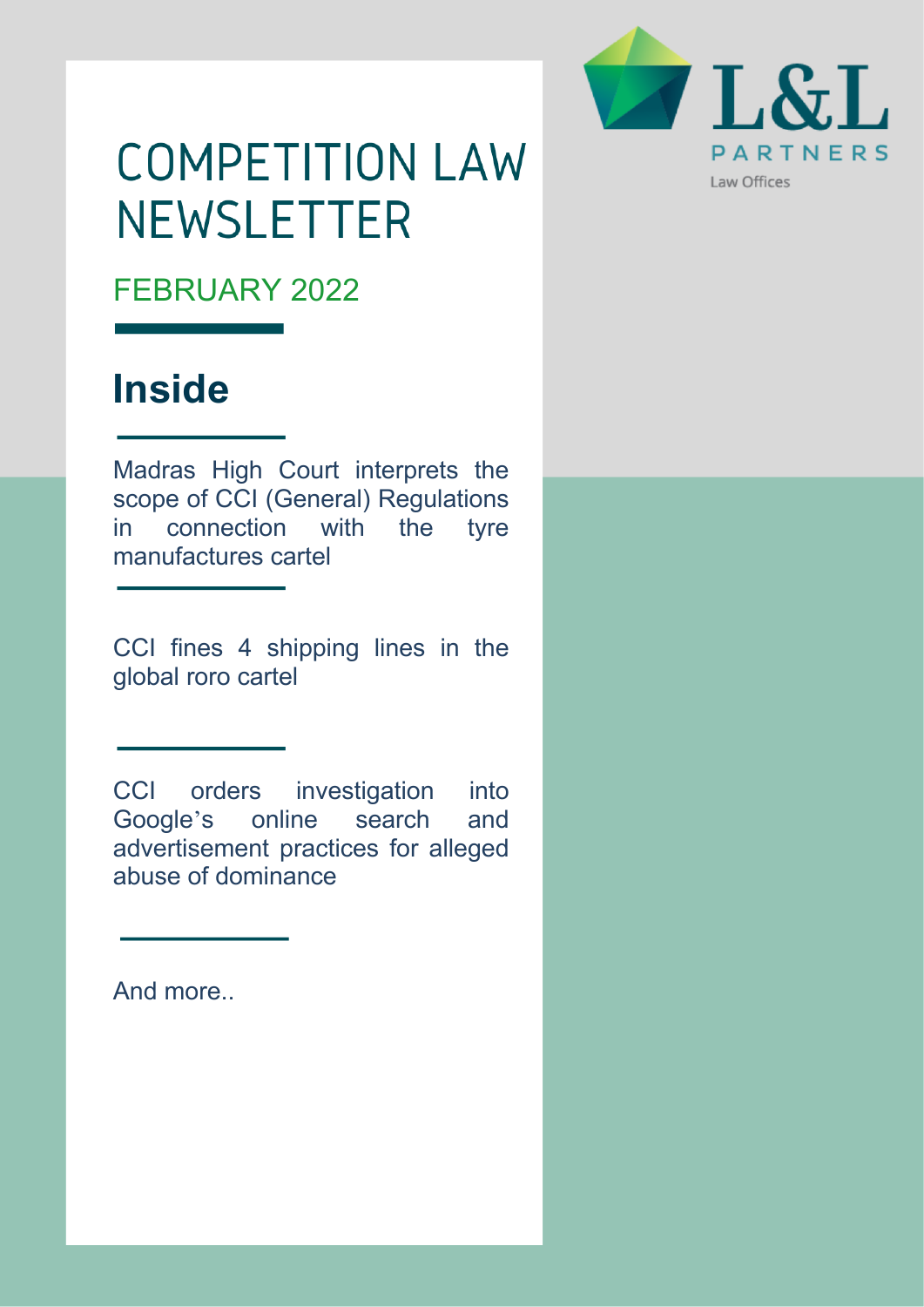

January 2022 turned out to be an extremely busy period in competition law enforcement. In this edition, we cover six enforcement orders, a significant gun-jumping order, and three significant combinations cleared by the Competition Commission of India (**CCI**). In addition, the National Company Law Appellate Tribunal (**NCLAT**), the Madras High Court and the Supreme Court all passed significant judgments.

CCI orders investigation into Google's online search and advertising practices for alleged abuse of dominance

The CCI *vide* order dated 07.01.2022 directed the initiation of an investigation into Google's online search and advertising practices, resulting in the fourth currently ongoing antitrust proceedings against Google in India.

The Digital News Publishers Association alleged that Google was abusing its dominant position by:

- (i) using publishers' content for snippets without compensating the publisher;
- (ii) adopting arbitrary policies regarding advertisement revenue disbursement to the publishers;
- (iii) providing responses to user queries on the search engine result page, also known as 'zero-click searches', without the user going to the publisher's website thereby depriving them of user traffic;
- (iv) requiring news publishers to conform to certain technological standards for their mobile websites; and
- (v) unilaterally and arbitrarily imposing terms of the agreements entered into with members of the Informant.

The CCI noted that the issue at hand pertained to practices regarding online general web search and online search advertising services, as was also the case in

earlier *Google Search Bias* case. Accordingly, the CCI adopted the market delineations from the *Google Search Bias*  case *i.e.* market for online general web search and market for online search advertising services.

Further, the CCI also included the market for digital advertisement intermediation services in its assessment, noting that it formed a part of the virtually integrated ecosystem of digital advertising. The service of online digital advertising intermediation services is required by news publishers to sell advertising space on their websites in order to reach out to the demand side of the market *i.e.* advertisers

The CCI noted the high market share of Google in the delineated markets and the fact that such market share was stable over a period of time thus indicating that Google had become entrenched. Furthermore, the CCI noted the existence of network effects with both the delineated markets being interdependent thus increasing the value of the services offered by Google. Accordingly, the CCI held Google to be dominant in the delineated markets.

The CCI noted that the substance of the Informant's grievances related to the denial of fair share in digital advertising revenues and disclosure of inadequate information to reach a fair settlement regarding such revenues. In such context, the CCI observed that the alleged opacity on critical aspects such as data and audience management practices, and generation and sharing of revenue with publishers exacerbates the information asymmetry and is *prima facie*  prejudicial to the interests of publishers. It was noted that this may lead to an adverse effect on the quality of services of the publishers thus leading to consumer detriment. Accordingly, the CCI directed that the imposition of unfair conditions as well as prices by Google is *prima facie* in violation of Section 4(2)(a) of the Competition Act, 2002 (**Act**).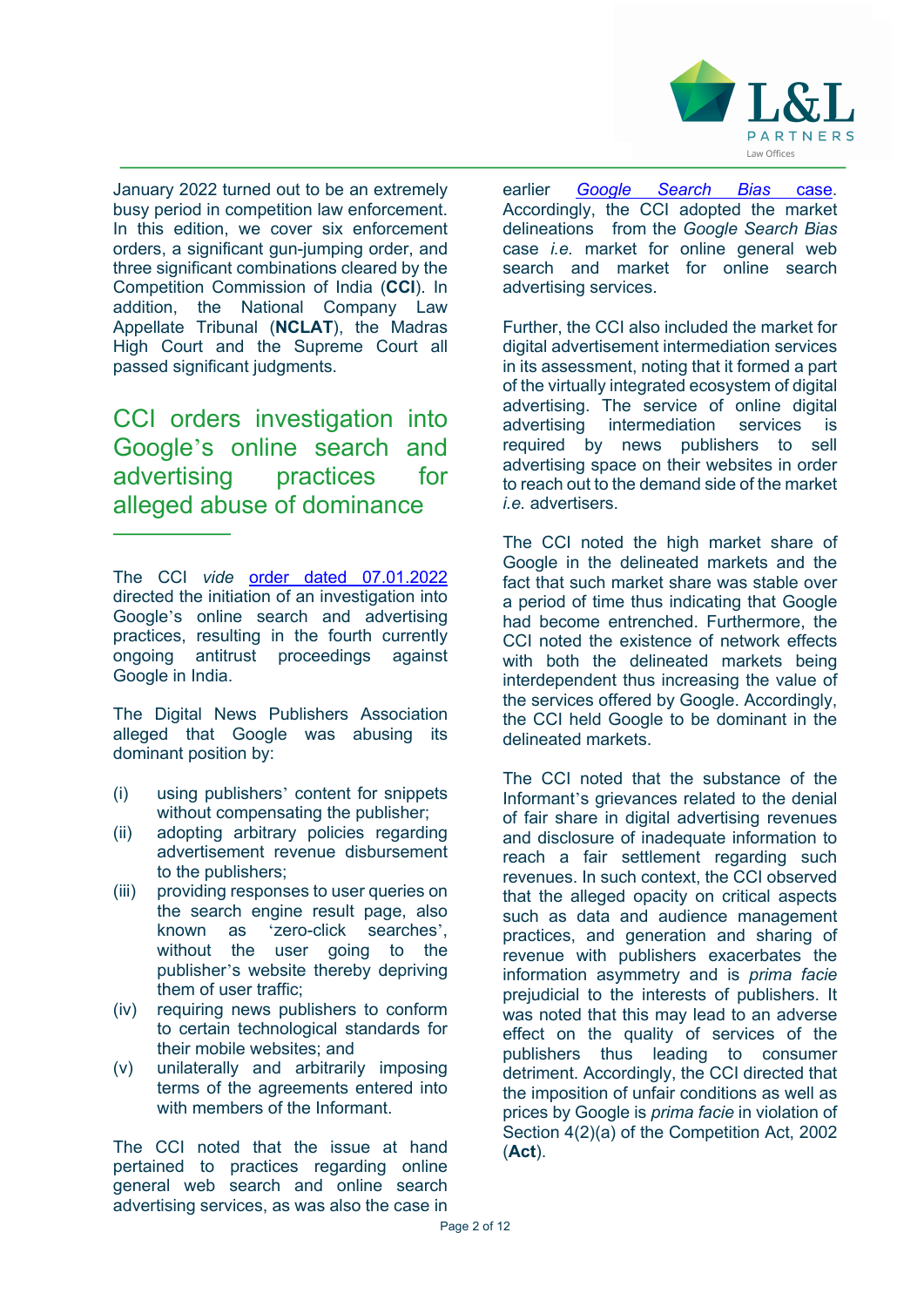

The CCI also noted that the issue of scraping and displaying content as snippets without compensating the content creator assumes significance in light of increasing zero-click searches. It was observed that while snippets may help content creators to enhance their market reach, in the event a reader does not click on the snippet to log on to the website on account of the snippet providing information sufficient to address the user query, the advertisement revenue earning potential of the publisher gets limited. Further, while the advertisement revenue of a publisher may get limited in such a case, Google would continue to earn advertisement revenue on its result page as well as help Google enrich its search algorithm. The CCI observed the same to be *prima facie* in violation of Section 4(2)(a) of the Act on account of being unfair.

The CCI noted that Google requiring publishers to implement the Accelerated Mobile Pages standard or lose critical placement in mobile search, has revenue implications for the publishers. It was observed that Google restricting paywall options unless publishers rebuild their paywall and meter for the standard may amount to an unfair imposition on publishers thus meriting further examination. The CCI also noted that it needs to be examined whether Google imposes any discriminatory conditions or price on news publishers which would violate Section 4(2)(a) of the Act.

While passing the order, the CCI made a specific mention of 'critical role played by news media in a well-functioning democracy', and took note of the developments in France and Australia, where Google has been asked to enter into fair/ good faith negotiations with news publishers for paid licensing of content to address the bargaining power imbalance.

#### NCLAT upholds CCI's order finding no abuse of dominance by Ola

The NCLAT *vide* judgment dated 07.01.2022 dismissed appeals challenging the CCI's order finding no abuse of dominance by Ola in Cases No. 06 of 2015 and 74 of 2015. The informants before the CCI had alleged that Ola was abusing its dominant position by engaging in predatory pricing by offering discounts to customers and incentives to drivers with the sole intention to monopolize the market for radio tax services in Bengaluru.

Upholding the CCI's finding that Ola was not a dominant entity in the market for radio taxi services, the NCLAT noted that Ola's increasing market share and fleet size were not, by themselves, indicative of dominance. During the period of impugned conduct, Ola was facing competition in the market from established players such Meru and Fast Track while Uber had entered the market and was trying to establish its brand. The presence of Uber was specifically noted to have required Ola to calibrate and change its market strategy including those relating to price, in its bid to compete with Uber.

Further, the NCLAT did not find merit in the allegations made regarding the use of venture capital funding to provide discounts in a manner which was abusive of Ola's dominance. The NCLAT observed that while below cost pricing was employed by Ola, the same was not predatory pricing with a view to dislodging any competitor from the market but towards establishing itself as an effective brand in addition to attracting new customers and gaining their confidence.

Lastly, the NCLAT did not find merit in the allegations regarding the Master Services Agreement entered into with the drivers, being anti-competitive and in violation of Section 3 of the Act. The NCLAT observed that Ola does not stand guarantee for loans for vehicles to be procured by the drivers and simply helps them source credit. Thus, there is no financial lock-in requiring drivers to only list on Ola. The agreement drivers have with Ola is entirely optional and does not in any way bind the driver to Ola's network. Further,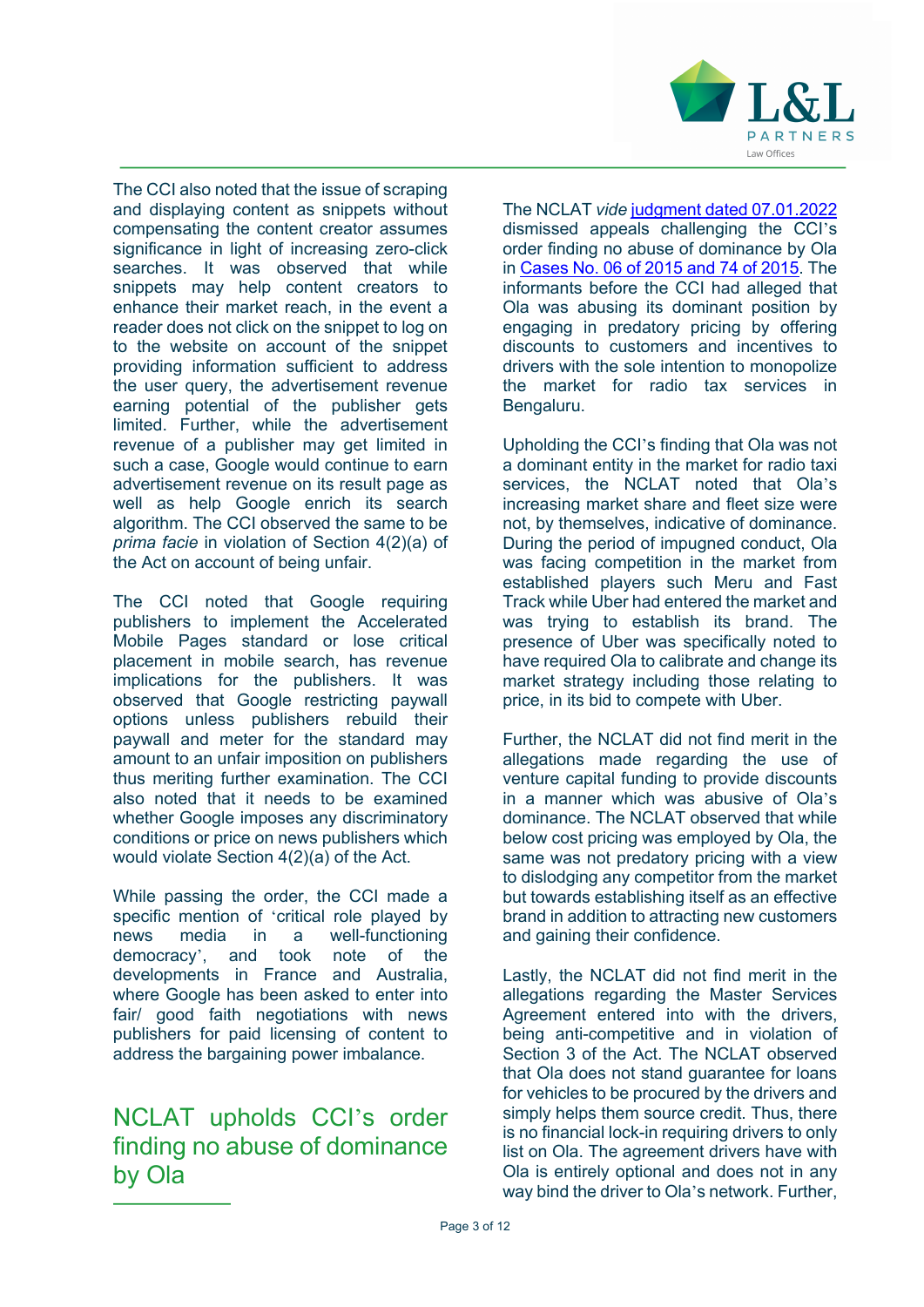

the incentives provided to drivers are dynamic and not constant. Thus, the NCLAT rejected allegations that drivers were forced to not enter into any agreement with competitors of Ola and penalties were imposed upon them for refusal to accept ride orders in an anti-competitive manner.

CCI approves acquisition of Suez S.A.'s water technology solutions business in India by Veolia Environment

*Vide* order dated 23.11.2021, the CCI approved the acquisition of French water and waste management solutions provider Suez S.A.'s water technology solutions business in India by Veolia Environment S.A. (**Veolia**), after a turbulent process including an email sent by Suez to the CCI trying to fend off the hostile takeover by Veolia, a rejected application by Veolia, and a yet to be concluded penalty process for gun-jumping for acquisition of 29.9% shareholding, prior to approval.

With respect to the substantive assessment of the proposed combination, the CCI noted that Veolia does not provide water technology solutions services in India and, thus, there would be no horizontal overlaps between Veolia and Suez S.A. requiring competition scrutiny. Further, the other product offerings of Veolia were also not observed to lead to vertical overlaps with Suez S.A.

The CCI also examined overlaps between New Suez's product offerings and those of the portfolio companies of the shareholders in New Suez *i.e.* Meridiam, Global Infrastructure Management LLC (**GIM**), Caisse des dépôts et consignations (**CDC**) and CDC's subsidiary CNP Assurances (**CNP**). On the basis of Materiality Thresholds (special rights, board representation, shareholding, structural/ financial arrangements, etc.), the CCI noted that there were no overlaps between

Meridiam, GIM and CNP. While CDC was noted to have a common shareholding in Veolia and New Suez, the CCI appears to have been satisfied with the explanation that CDC employs internal processes which prevent any exchange of commercially sensitive information within all entities in which it holds joint controlling shareholding.

Accordingly, the CCI concluded that the transactions proposed are not likely to cause an appreciable adverse effect on competition and approved the acquisition.

CCI finds National Egg Cooperation Committee to be fixing prices, in contravention of the Competition Act

The CCI *vide* order dated 14.01.2022 found the National Egg Co-ordination Committee (**NECC**) to be fixing prices, in contravention of the Act. The Informants alleged that, *inter alia*, NECC was fixing prices by way of its daily declared 'NECC Price' for geographical regions across the country, fixing prices without considering different qualities of eggs thus leading to lesser prices for eggs produced under higher standards, restricting production in order to maintain prices, and providing cold storage facilities to farmers in order to control and direct their movement to areas of high demand in order to maintain higher prices. An investigation was undertaken by the Director General (**DG**) pursuant to the CCI's order. DG found *a* case of contravention was made out against the NECC.

The CCI noted the WhatsApp conversations between NECC regional chapter members discussing prices, deposition statements of individuals admitting that they discussed prices, market dynamics such as certain regions like Ambala, Sangroor and Lucknow not determining their prices independently but following prices of other zones. On the basis of such evidences, the CCI concluded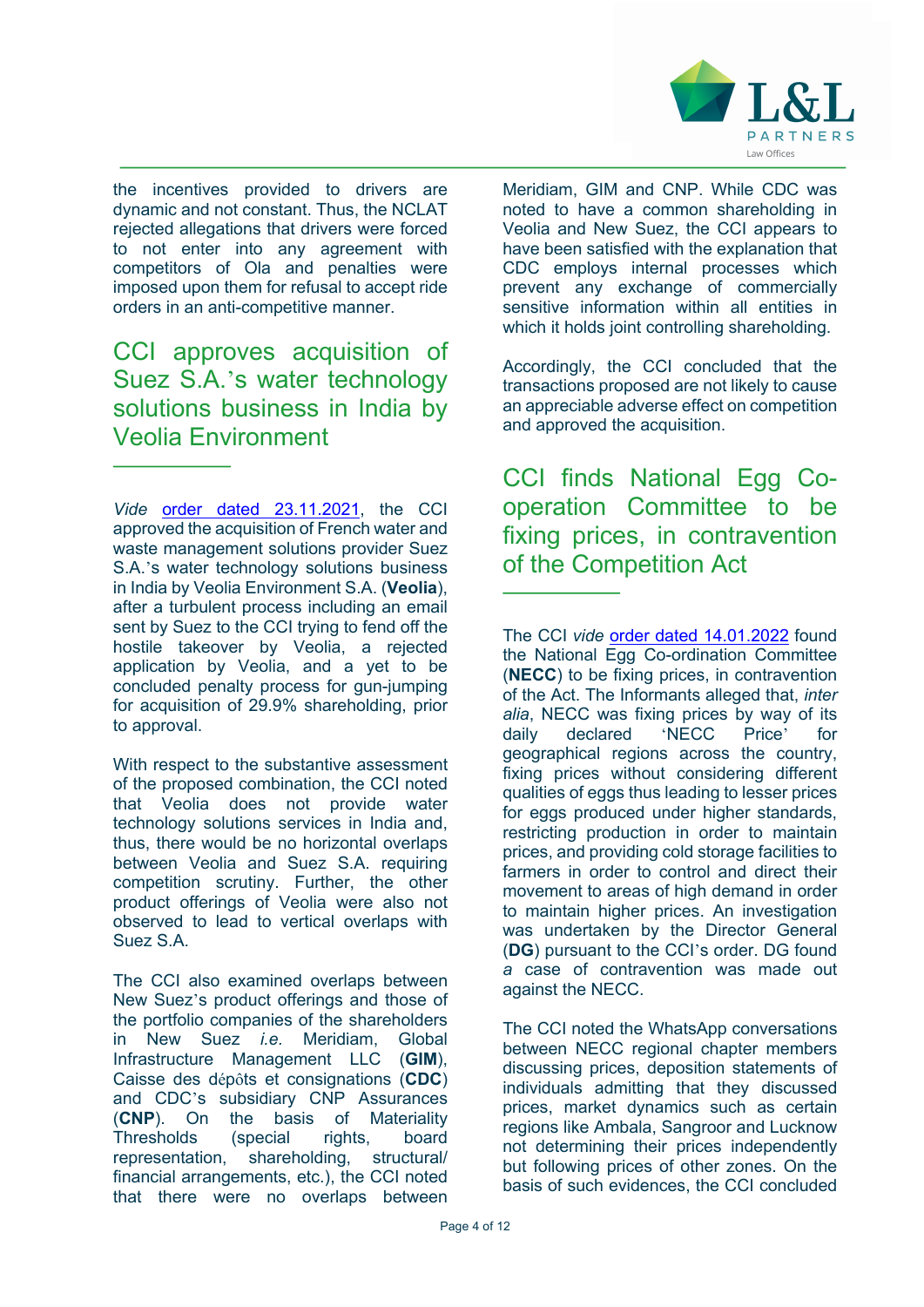

that NECC determined prices of eggs across regions on a daily basis.

In its analysis, the CCI observed that price fixation of a product and dissemination of price information to the constituents with a view to only remove the information asymmetry that exists (particularly in an association of over 37,000 farmers), may not be always termed as anticompetitive. A case-by-case examination would be needed to assess whether the price fixation and dissemination of information was supported by an economic rationale. Further, providing a price that only acts as a benchmark or a mere suggestion would not be anticompetitive. This would help preventing farmers become the main shock absorber in the supply chain as regards market risks such as price volatility or prolonged periods of low prices. However, the price of any product should be determined on the basis of market forces and not fixed arbitrarily.

The CCI noted that although no direct evidence of imposition of prices and collection of penalties was available, the three-tier structure of NECC coupled with factors such as members being aware of the requirements to follow NECC prices and the existence of check-points to ensure compliance led to such prices being imposed. Thus, price determination was not in the control of farmers and the benchmark price was not suggestive but mandatory.

The CCI noted NECC sought to limit and control the production/supply of eggs by directing and facilitating early culling of birds. The CCI observed that while there may be valid reasons for early culling of birds such as fixed costs exceeding reduced revenue inflow on account of seasonal factors, these are independent decisions to be taken by farmers based on their risk assessment and not upon directions or advisories issued.

However, the CCI rejected the allegation that cold storage facilities were being provided to farmers by NECC in a bid to control and direct the channelling of eggs to high demand markets, in an uncompetitive

manner. The CCI noted that eggs are perishable commodity which also face seasonal market changes thus leading to fluctuations in the demand for eggs. Further, there may be other factors such as cultural factors which affect the demand for eggs. The absence of cold storage facilities would lead to a loss of goods on account of spoilage. Thus, the CCI concluded that in the absence of evidence that providing cold storage facilities was done with object of distorting prices, NECC providing such storage cannot be said to be in contravention of the Act.

Thus, in conclusion, the CCI observed that NECC sought to control the price of eggs without giving freedom to farmers to decide their own prices. However, the CCI refrained from imposing a penalty and directed NECC to cease and desist from such conduct. Further, NECC was directed to (i) give sufficient disclaimers that its prices are only suggestive, (ii) institute a competition compliance program, and (iii) file a competition compliance report with the CCI.

#### CCI fines four shipping lines in the global ro-ro cartel

The CCI *vide* order dated 14.01.2022 found Nippon Yusen Kabushiki Kaisha (**NYK**), Kawasaki Kisen Kaisha Ltd. (**K-Line**), Mitsui O.S.K. Lines Ltd. (**MOL**) and Nissan Motor Car Carrier Company (**NMCC**) to have formed a cartel in contravention of Section 3(3) read with Section 3(1) of the Act.

The proceedings were initiated before the CCI upon NYK filing a leniency application admitting to colluding with K-Line, MOL and NMCC in respect of providing maritime motor vehicle transport services to automobile OEMs for certain specific trade routes. Upon finding that a *prima facie* case of cartelization was made out, the CCI directed an investigation into the disclosed conduct. Subsequently, MOL and NMCC also filed a joint leniency application. However, the CCI clarified that, as under the Act, a joint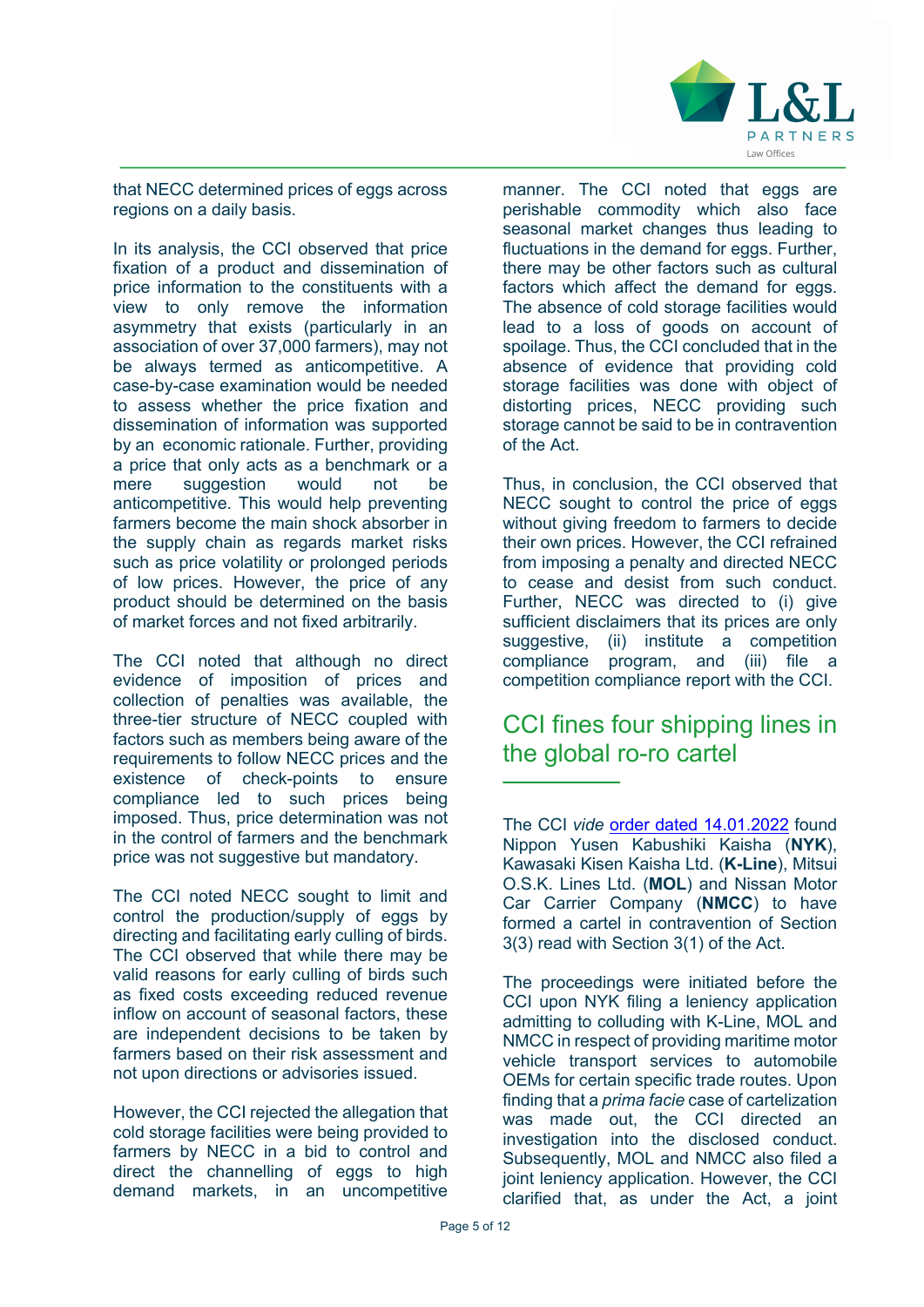

application for leniency cannot be filed. Accordingly, MOL and NMCC filed individual leniency applications.

K-Line chose to contest the matter on the ground of jurisdiction and lack of an appreciable adverse effect on competition on account of the automobiles being exported out thus resulting in no harm to consumers in India. To this, the CCI clarified that the scope of 'consumers' under the Act included both 'ultimate consumer' and all 'intermediate consumers'. Since the OEMs were availing of the shipping lines' services for transporting vehicles out of India, such OEMs located in India would be considered consumers. Further, the 'export' defence was rejected on account of the fact that the export of the vehicles being undertaken was by the OEMs whereas the shipping lines were providing the service of maritime transport. Thus, since the shipping lines were not exporting their services, the defence provided under Section 3(5) could not be allowed.

Furthermore, on a separate note, the CCI also clarified that the presence of a formal tendering process is not necessary to establish a contravention of Section 3(3)(d) of the Act which prohibits bid rigging or collusive bidding.

The CCI noted the evidence on record including communications discussing allocation of tenders amongst the shipping lines, existence of meetings amongst officials of the shipping lines and sharing of freight rates amongst the shipping lines. NYK received a full waiver on the penalty payable since the CCI's *prima facie* view of contravention in the instant case was formed on the basis of disclosures made by NYK, in addition to its continued cooperation. MOL and NMCC were provided the maximum possible reductions of 50% and 30% available under the regulations for the second and third leniency applicants.

Madras High Court interprets the scope of CCI's General

#### Regulations in connection with the tyre manufacturers cartel

In a significant judgement interpreting the scope of the Competition Commission of India (General) Regulations, 2009 (**General Regulations**), a division bench of the Madras High Court *vide* its order dated 06.01.2022 dismissed a writ appeal seeking to quash a Section 26(1) order of the CCI on the grounds of non-compliance with the provisions of the General Regulations.

The order under challenge, directing an investigation against various tyre manufacturing companies for alleged cartelisation was passed by the CCI in 2014 on the basis of a Reference received from the Ministry of Corporate Affairs (**MCA**).

In 2015, the said order was challenged before a single judge of the Madras High Court on the grounds that the CCI while passing the said order had completely disregarded the provisions of the General Regulations. It was argued that the Reference received from the MCA was not in the required format and the Secretary, CCI instead of directing the MCA to cure the said defects, had improperly placed it before the CCI.

However, the single judge upheld the validity of the Section 26(1) order passed by the CCI on the basis of the reference received from the MCA *vide* its order dated 06.03.2018. On appeal against the said order, a Division Bench of Madras High Court relying upon the Supreme Court's seminal 2010 judgement in *CCI v SAIL*, noted that an order under Section 26(1) of the Act is a direction simpliciter to cause an investigation in the matter

The Bench then observed that in the present case, since the Section 26(1) order was preliminary in nature & did not affect the interests of the parties, any interference by the writ court at this stage would allow the parties to escape from the investigation itself, which would subvert the goals of the Act.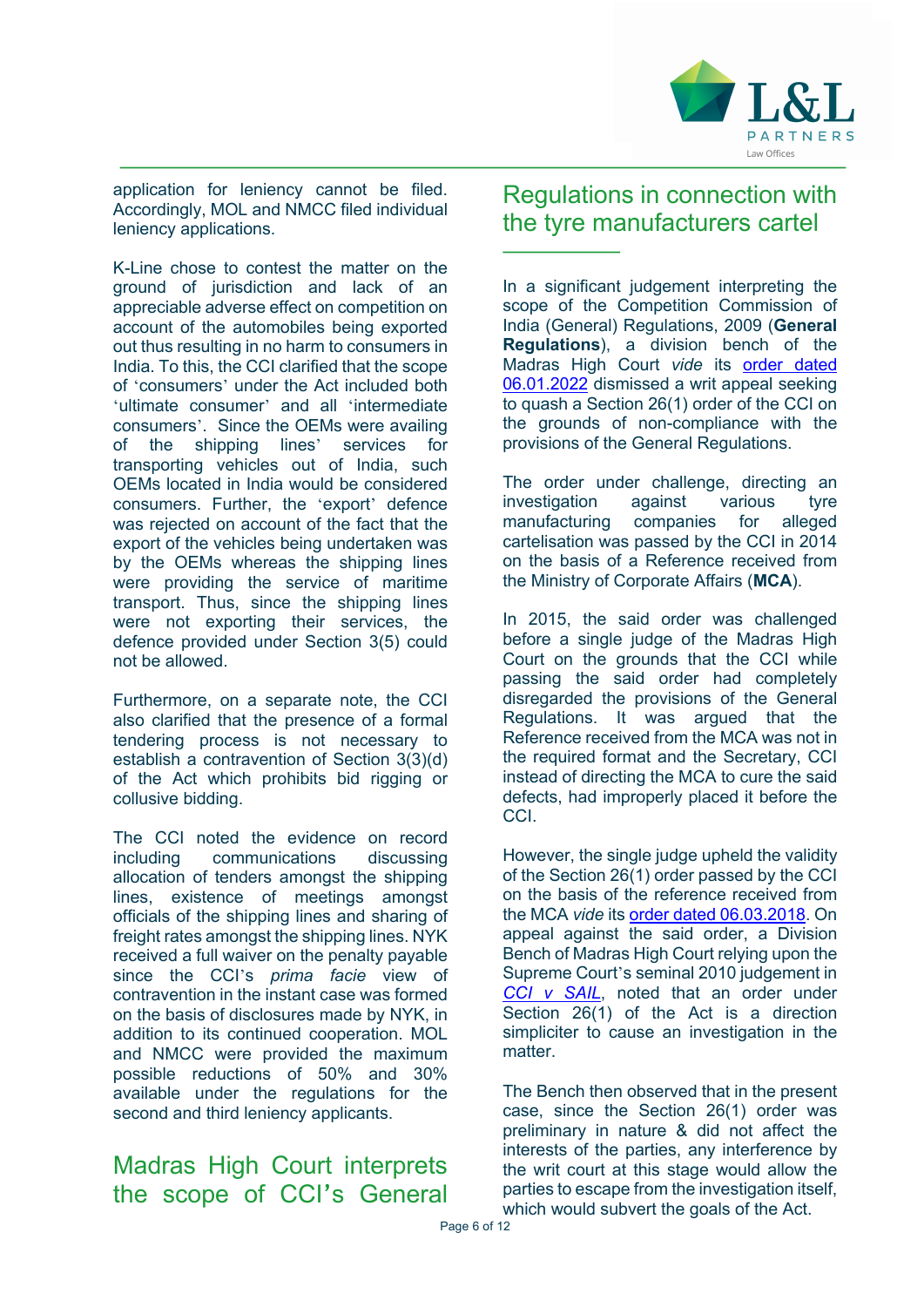

Dealing with the substantive issues of noncompliance with the General Regulations, the Bench noted that Regulation 15 of the General Regulations dealing with procedure for scrutiny of information or reference cannot be read in isolation keeping aside Regulation 40 and Section 15(c) and Section 19 of the Act.

The Court held that based on Regulation 40 (dealing with the effects of non-compliance), even the failure to comply with any requirement of the General Regulations shall not invalidate any proceeding. Only in two situations, namely, if there is an irregularity or non-compliance of the procedures affecting the merits of the case, or, resulting in miscarriage of justice alone, can noncompliance with the General Regulations render the proceedings invalid.

In the present case, since no case of any prejudice was made by any of the parties, the Division Bench dismissed the writ appeal.

Aggrieved by the said dismissal, multiple Special Leave Petitions were filed in the Supreme Court. However, the apex Court noted that the CCI has completed its investigation in the matter, a final order has also been passed in 2018 and kept in a sealed cover, as per the directions of the Madras High Court. Accordingly, considering the stage of the proceedings, the Court *vide* its order dated 28.01.2022 dismissed the said SLPs while noting that the parties were at liberty to pursue their remedies in accordance with law, and all the rights and contentions of the parties have been kept open to be pursued, post the final order of the CCI is released.

Consequently, the final order of the CCI passed in 2018, was released on 2<sup>nd</sup><br>February 2022, finding the tyre February 2022, finding the tyre manufacturing companies guilty of cartelization. The decision will be covered in the next edition.

CCI approves Phoenix Parentco's acquisition of 100% equity in Parexel

The CCI *vide* order dated 25.10.2021 approved Phoenix Parentco's (**Phoenix**) acquisition of 100% of the equity shareholding of Parexel International Corporation (**Parexel**).

While the approval was a shoo-in, the order is notable for the clarity provided on the issue of computation of intra-group turnover when assessing whether the thresholds have been breached. Parexel submitted that it was mostly engaged in intra-group activities, where almost all its turnover is generated through sale of its services and products to its overseas group entities. Therefore, it was further submitted by Parexel that when assessing the applicability of the *de minimis* exemption, intra-group turnover should not be included.

Considering the said submissions, the CCI delineated two issues for consideration: whether

- (I) turnover originating from outside India and terminating in India (**Import Turnover in India**); or
- (II) intra-group turnover originating from India and terminating outside India (**Intra-Group Export Turnover**) should be excluded for the purpose of testing the *de minimis* exemption threshold.

The CCI disagreed with the submission made by the parties and noted that with regards to the Import Turnover in India, these transactions essentially represent the value of business relatable to India. Accordingly, the computation of turnover would warrant *inclusion* of such revenue.

On Intra-Group Export Turnover, the CCI observed that when an overseas group entity makes further supply of these services (supplied to it under intra-group export) outside India, the turnover relating to such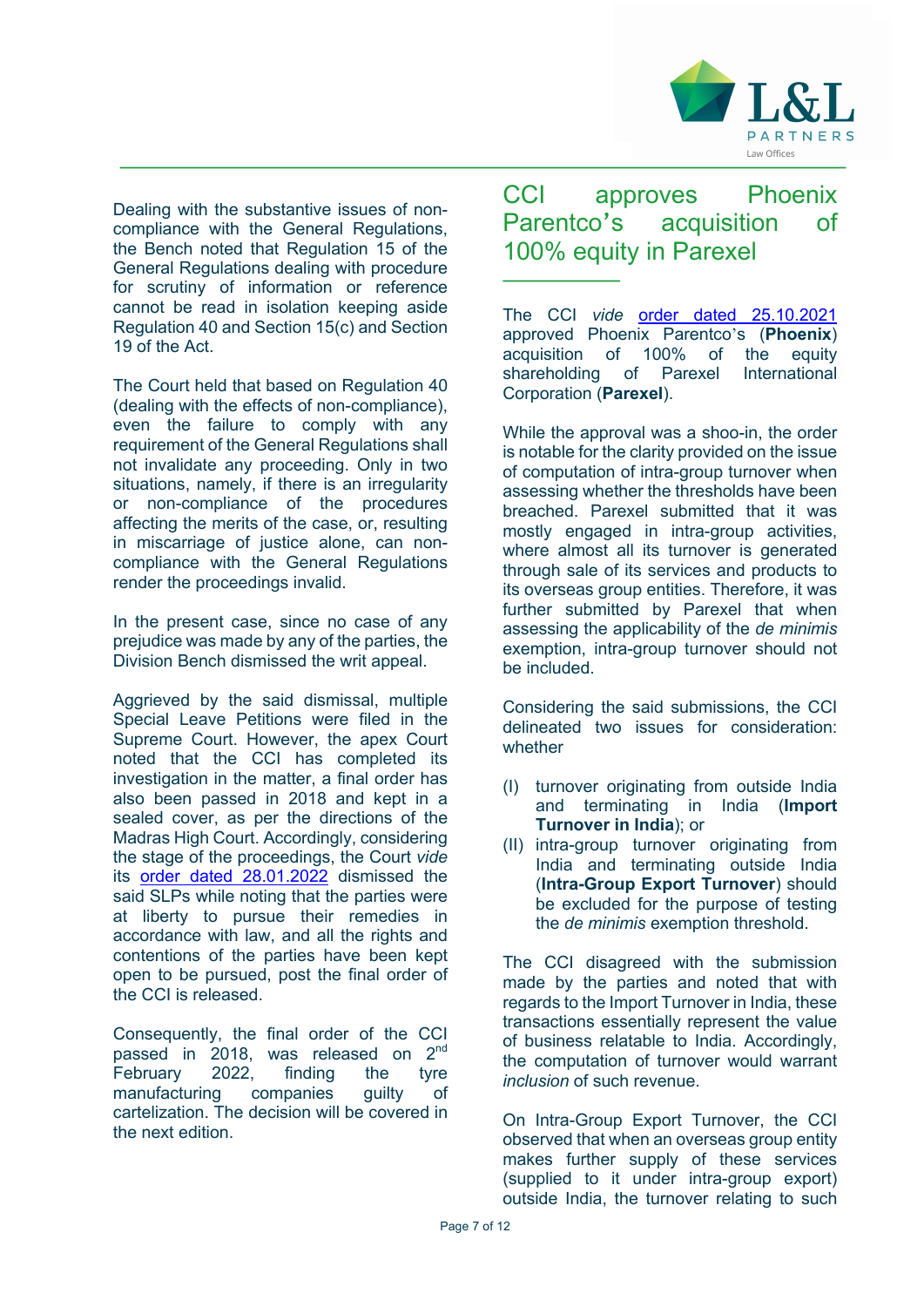

subsequent sale is not counted as turnover in India. If one were to then also exclude Intra Group Export Turnover, then the economic value addition generated from India goes unaccounted for. Therefore, the CCI held that intra-group turnover cannot be excluded mechanically, and one would have to examine the location of the parties and the scope of acquisition while making a determination on its inclusion.

Madras High Court rules that the CCI has the power to probe a state owned generation and distribution company

The investigation in this case was initiated when an information was filed alleging that TANGEDCO was abusing its dominant position by shutting down power distribution for only 2-3 hours in Chennai, compared to up to 14-16 hours in other districts of Tamil Nadu. Consequently, industries outside of Chennai were at a competitive disadvantage as they had to rely on diesel run electricity generators to operate, which escalated their cost of production, making their products<br>uncompetitive with similar products uncompetitive with similar products manufactured in Chennai.

The CCI while forming its prima facie opinion and directing the DG to investigate the said allegations also rejected TANGEDCO's arguments that the CCI did not have jurisdiction to entertain any such complaint against it considering the overriding effect of the Electricity Act, 2003 (**Electricity Act**). Aggrieved by the said order of the CCI, TANGEDCO filed a writ petition in the Madras High Court.

Dismissing the said writ petition, the Court noted that while the Electricity Act did have a prevailing effect over the Act since it was a special legislation, it did not provide any power to the Tamil Nadu Electricity Regulatory Commission to conduct an investigation. Specifically, the Regulatory Commission has not been constituted to investigate allegations of abuse of dominant position, which is a specific provision under Section 4 of the Act.

The Court also analysed the Supreme Court 2018 judgement in *CCI v. Bharti Airtel Limited and Ors*. to note that when allegations in an information reveal practices contrary to the Act, the CCI is empowered to investigate. Therefore, the allegations in the present case are to be investigated by the CCI as per the provisions of the Act.

The Court further held that TANGEDCO was only called to furnish information and documents in order to aid the investigation of the CCI. When the CCI has not yet formed a final opinion, any challenge to its authority at this stage was to be considered premature. The Court concluded by noting that TANGEDCO was at liberty to submit its explanations or objections to the CCI and should co-operate with the investigation.

#### CCI penalises Investcorp India for failing to notify its acquisition

The Madras High Court vide its order dated 22.12.2021 dismissed a writ petition filed by the Tamil Nadu Generation and Distribution Corporation Ltd. (**TANGEDCO**) against a CCI order directing an investigation against TANGEDCO for abusing its dominant position by imposing discriminatory conditions in the sale of electricity.

In a fairly significant order that arguably changes the CCI's approach to the companies that need to be taken into account while assessing thresholds, the CCI vide order dated 17.12.2021 imposed a penalty of INR 20 Lakh on Investcorp India Asset Managers Private Limited (**Investcorp**) for failing to notify its acquisition of real estate fund management and private equity fund management businesses of IDFC Alternatives.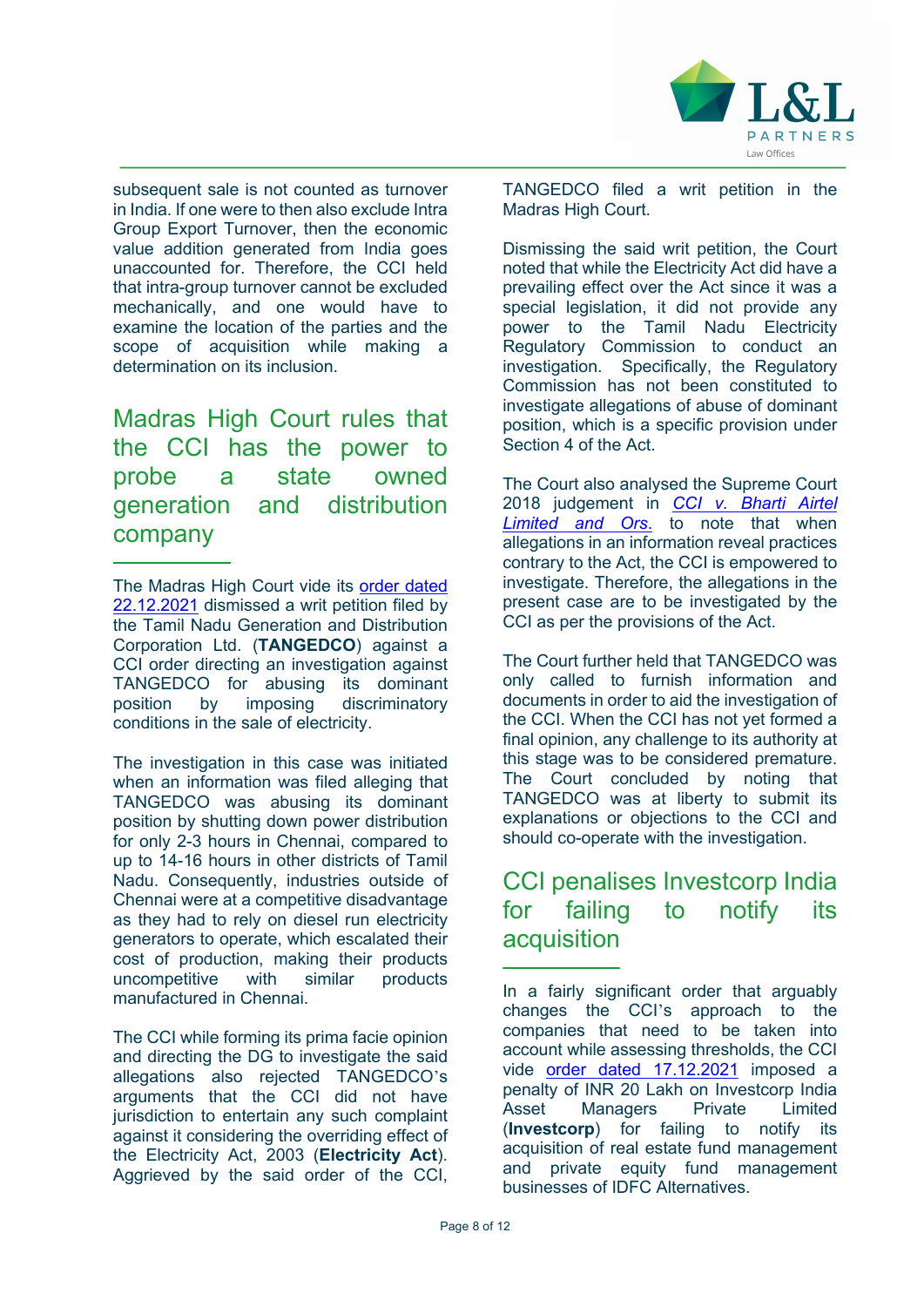

The CCI analysed and nature of transaction and observed that pursuant to the said transaction, Investcorp had become the manager of the concerned venture capital fund and alternative investment funds of IDFC Alternatives. Under such pooled investment schemes, subscribers give authority to the investment managers to conduct the operations of the fund. The investment manager of the fund invariably enjoys control over the portfolio entities where the shareholding and/or contractual rights of the fund is such as to enable material influence or higher degree of control over the given portfolio entity.

As acquisition of control is one of the forms of entering into a combination under Section 5 of the Act, in case of the acquisition of any investment management businesses, the value of assets and turnover of the controlled portfolio entities would also be relevant for the purpose of computing thresholds under Section 5 of the Act.

The CCI also rejected the argument of Investcorp that assets and turnover of the investee companies should be considered only on a proportionate basis, i.e. to the extent of shareholding and control over the target entity. The CCI noted that Section 5 does not operate on the basis of proportionality. Even if an enterprise acquires material influence (which is the starting threshold of control) over another entity, whole financials of the target enterprise would be taken into consideration.

The decision is notable as no prior order of the Commission had treated portfolio entities as 'Targets' for the purposes of assessing whether the financial thresholds had been breached, but only for the purposes of competition assessment. The CCI imposed a penalty of Rs 20 lakhs and closed the matter.

CCI orders investigation against Chandigarh Housing Board for alleged abuse of dominance

The CCI vide order dated 13.01.2022, ordered an investigation against the Chandigarh Housing Board (**CHB**) for alleged abuse of dominance. The Informant alleged that CHB was abusing its dominance by imposing unfair terms and clauses on allottees in its housing schemes, relating to (i) imposition of high interest for revival of registration in case of delayed payment without a corresponding obligation on CHB, (ii) charging interest on instalments during the period of construction in an unfair and arbitrary manner, (iii) arbitrary levies of interest, and (iv) non-disclosure of date of possession in order to avoid liability in case of any delay.

The CCI noted that the real estate market can be broadly classified into residential and commercial segments. It noted that the factors considered by a consumer while buying a residential unit are different from those considered while buying a commercial unit. Further, both the intended usage and pricing of a residential and commercial flat is different. The CCI also noted that a consumer intending to buy a flat in a particular area may not prefer to purchase the same in an adjacent area on account of difference in regulatory authorities, civic amenities, personal preferences, etc. Since the Union Territory of Chandigarh was observed to possess distinct market conditions, the CCI delineated the relevant market as the '*market for the provision of services for development and sale of residential flats in Chandigarh*'.

The CCI noted that since the consumers of residential units/flats in Chandigarh were dependent on CHB for allotment of residential flats due to the lack of private developers operating in Chandigarh, which provided CHB a competitive edge and statutory monopoly in the market. Accordingly, CHB was held to be *prima facie*  dominant in the relevant market.

The CCI observed that by not disclosing the date of handing over of possession of the residential flats to the allotees, while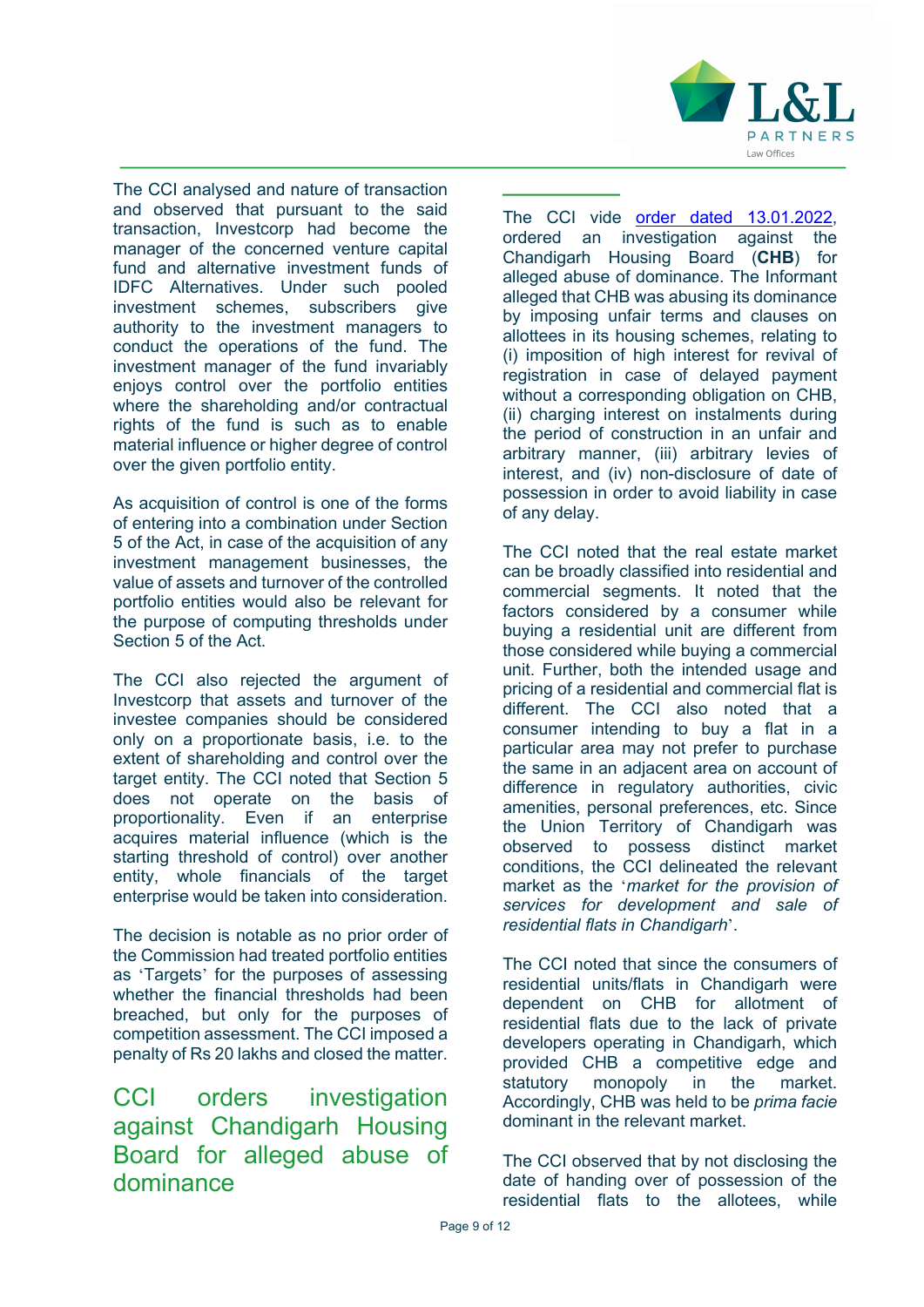

simultaneously subjecting them to the terms of paying an interest in the event of a delay in making the payment of the instalments, CHB had *prima facie* imposed unfair conditions on the consumers. Further, the levy of interest on delay of even one day in credit of required instalments by the CHB is violative of the provisions of the Act. Accordingly, an investigation against CHB was ordered by the CCI.

#### CCI orders investigation against IREL India for alleged abuse of dominance

The CCI vide order dated 03.01.2022 ordered an investigation against IREL (India) Ltd. for alleged abuse of dominance. The Informant alleged that IREL abused its dominance by (i) indulging in prohibitive price increases for sillimanite, (ii) following discriminatory pricing against the interests of Micro, Small and Medium Enterprises (**MSMEs**), and (iii) forcing consumers to accept arbitrary quantities determined by it.

The CCI noted that underground mined Sillimanite or Andalusite cannot be considered as a viable alternative for beach sand Sillimanite, since the physical properties of both the materials are different and one cannot replace the other in the manufacturing of refractory for use in the metal and alloy industry and the ceramic and foundry industry. Further, the CCI noted that by virtue of IREL being the only supplier of sillimanite within India, it was clearly dominant.

The CCI noted that IREL was charging the domestic MSMEs differently from the foreign companies / MNCs, with the MSMEs being charged INR 14,000 per metric tonne while certain foreign entities were noted to have been charged INR 11,000 per metric tonne. The CCI concluded that such conduct seemed to be *prima facie* indicative of abuse of dominance by IREL. Accordingly, the CCI directed the DG to cause an investigation into the matter.

#### CCI approves Delhivery's acquisition of FedEx India's operating assets

The CCI *vide* order dated 23.11.2021 approved Delhivery Limited's (**Delhivery**) acquisition of the operating assets pertaining to the domestic business of FedEx Express Transportation and Supply Chain Services (India) Private Limited (**FedEx India**) and a FedEx group company TNT India Private Limited.

Overlaps in the broad relevant market *i.e.* the market for overall logistics service in India, as well as narrow relevant markets such as markets for freight services in India, market for warehousing service in India and market for third party logistics services, were identified and assessed. The CCI noted that the combined market share of the parties in such aforementioned markets is in the range of 0-5% and other large players such as Mahindra Logistics, Blue Dart, amongst others, operated in such markets. It was noted that the combined market share of the parties in the market for express services was in the range of 15-20%, with all the subsegments of express services also having combined market shares between 5-20%.

It was further noted that the incremental market share in the various sub-segments of express services was relatively low on account of Delhivery being a stronger player in the domestic markets while FedEx is a stronger player in the international markets segment. Additionally, these are also subject to competitive constraints posed from significant competitors such as Blue Dart, DTDC, ATS (Amazon), Ekart (Flipkart), amongst others.

Accordingly, the CCI concluded that the acquisition was unlikely to cause appreciable adverse effect on competition and approved the same.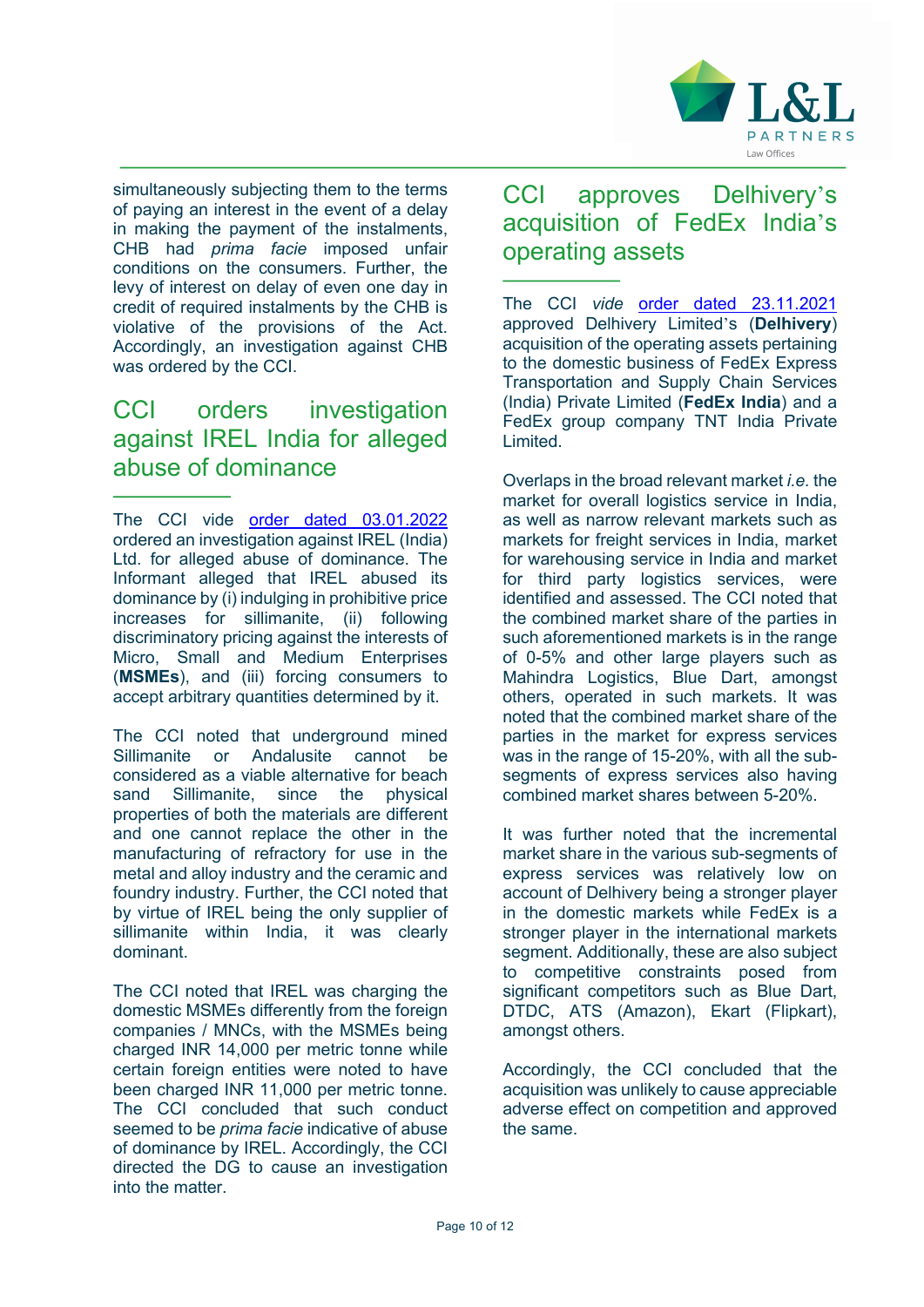

#### Supreme Court upholds CCI's jurisdiction in examining the distribution of Mizoram state's **lottery**

The Supreme Court vide judgment dated 19.01.2022 upheld the jurisdiction of the CCI to inquire into allegations anti-competitive conduct in *res extra commercium*  businesses *i.e.* businesses which may not be the object of private rights.

Information was filed before the CCI impugning the tendering process for appointment of selling agents and distributors for lotteries organized in the State of Mizoram. An opposite party being investigated for alleged bid rigging filed a writ petition before the Gauhati High Court challenging the proceedings before the CCI.

In 2014, the Gauhati High Court had held that the CCI did not have the jurisdiction to look into the matter on account of lottery being akin to a gambling activity thus being covered under the doctrine of *res extra commercium*, whereas, iurisdiction conferred upon the CCI as under the Act is only in respect of legitimate trade and goods *i.e. res commercium.*

In appeal, the Supreme Court set aside the order of the Gauhati High Court, observing that lotteries may be regulated activity and *res extra commercium*, however, that would not take away the aspect of anti-competitive conduct in the context of the business related to distribution of lotteries. The Supreme Court observed that a liberal interpretation had to be given to the expansive definition of 'service' under Section 2(u) of the Act, and thus, distribution of lotteries fell within the definition of 'service'. Therefore, if in the tendering process there is an element of anticompetitive conduct which would require investigation by the CCI, such investigation cannot be prevented under the pretext of the lottery being regulated under the Lotteries (Regulation) Act, 1998 or being *res extra commercium.*

This newsletter is only for general informational purposes, and nothing in this newsletter could possibly constitute legal *advice (which can only be given after being formally engaged and familiarizing ourselves with all the relevant facts). However, should you have any queries, require any assistance, or clarifications with regard to anything contained in this newsletter (or competition law in general), please feel free to contact the Competition Law Team at competitionlaw@luthra.com or any of the contacts listed below. © L&L Partners 2022. All rights reserved.*

### **Contacts**



**Gurdev Raj Bhatia**  Partner - Head Competition Law gbhatia@luthra.com +91 98181 96048



**Abdullah Hussain Partner** ahussain@luthra.com +91 96660 12499